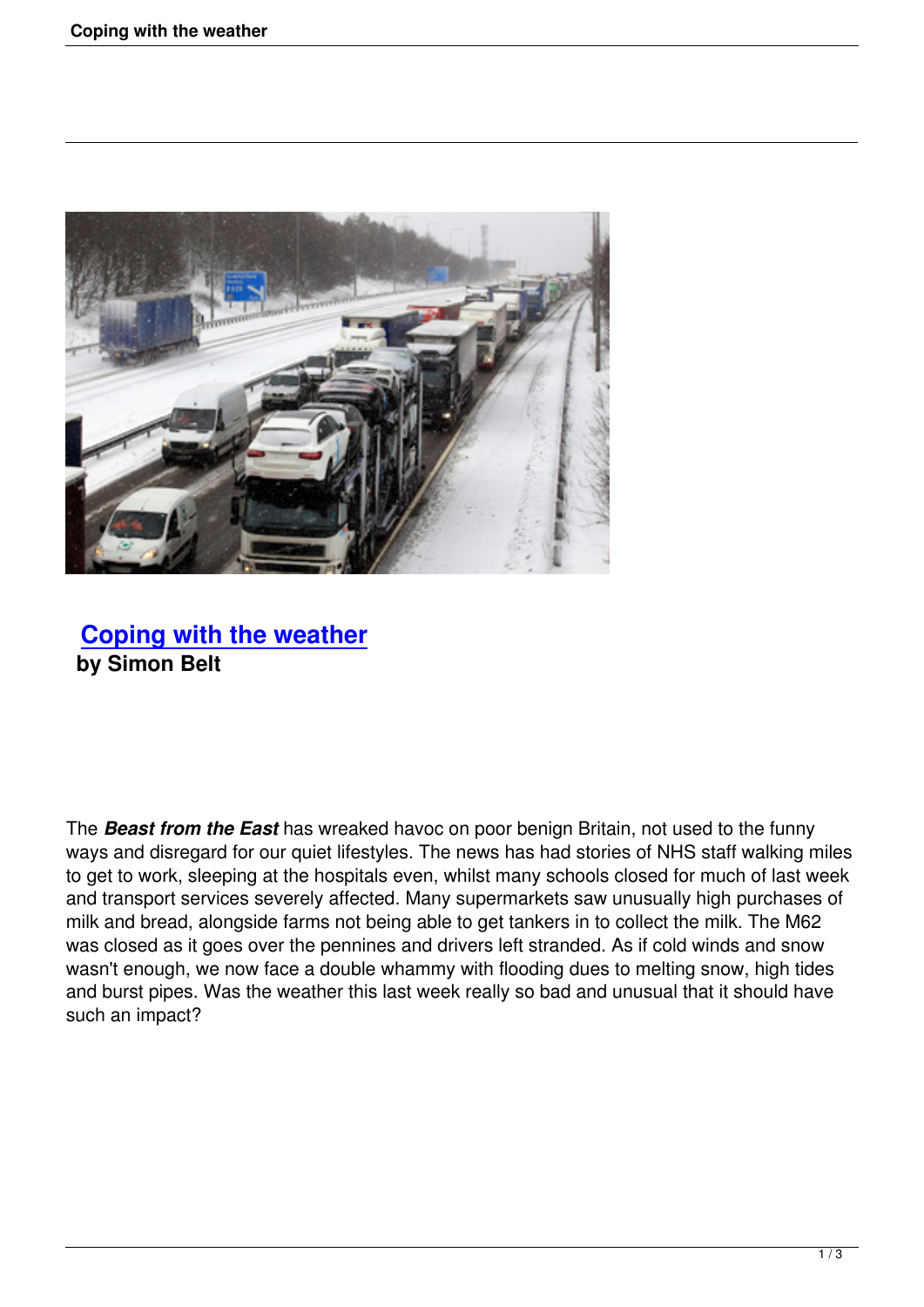I know I sound a bit glib, and many of an older generation come across as nostalgic for a time gone by when people just knuckled down and struggled through periods of bad weather, something akin to a blitz spirit. The attempts of the press to hunt down stories of chipper spirit do seem a tad desperate and forced, even though the stories of people getting on with things are genuine and thankfully that's what most people do. There is something of a problem though - under reporting of the scale which many organisations seem to retreat from the weather, and a lack of seriousness about sorting out our infrastructure to ensure it is more robust and resilient.

So what do I mean about organisations retreating from the weather too easily? For example, many schools seem to close at the drop of a hat these days, which certainly didn't happen a few decades ago, leaving many parents in a difficult situation of potentially not being able to go into work, and keep things moving for others. Discussion on Facebook is illuminating how people track the headteachers from schools that stay open come what may, and see how they do the same when at another school, whilst their previous school now closes. There's heightened sense of risk aversion these days, from schools, to bus companies, train operators etc that has a wider impact on the rest of society bunkering down at the first sign of bad weather. The London Evening Standard had a headline on Monday afternoon encouraging people to get home by 6pm that evening and stay indoors.

The retreat from the weather rather than working out how best to reduce its impact, has a consequence for those who really do need things to be as normal as possible. We begin to experience problems due to adverse weather as though we bring the problems on ourselves, or that we shouldn't want a solution to them. So for example, the old person at home scenario when the boiler fails, is left not wanting to be a burden on anyone by asking for help in difficult conditions, because we're all told not to go out unless essential, and so wanting people to come out and help is opposing such advice.

The news this week as the thaw exposes problems with infrastructure, is that tens of thousands